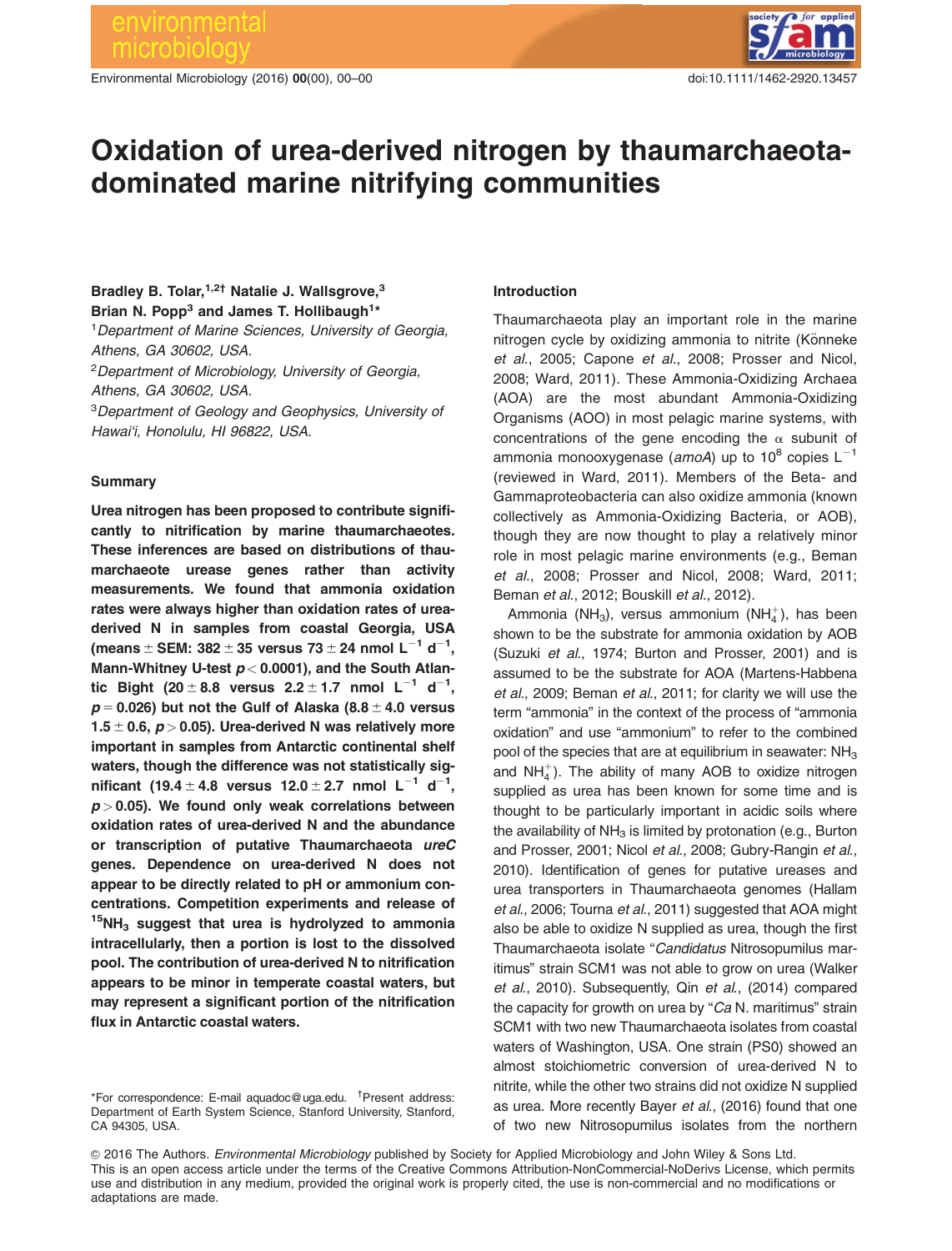Adriatic Sea (D3C) was able to oxidize urea-derived N while the other was not. Similarly, a thaumarchaeote isolated from soil, Nitrososphaera vienennsis (Tourna et al., 2011), is able to use urea, while an acidophilic soil thaumarchaeote, "Ca. Nitrosotalea devanaterra" cannot (Lehtovirta-Morley et al., 2011). These studies demonstrate that the ability to use N supplied as urea is not a universal attribute of Thaumarchaeota, even among closely related isolates from the same environment.

Here we compare the oxidation of N supplied as ammonium or urea by nitrifying communities from a variety of pelagic marine environments to assess the relative contribution of ammonia versus urea N to nitrification in the ocean. We measured the production of <sup>15</sup>N-labeled nitrite plus nitrate  $(^{15}NO_x)$  from <sup>15</sup>N-labeled ammonium and urea in samples from near-shore and coastal environments of temperate and polar oceans (Fig. S1). Our goal was to test the hypothesis, based primarily on *ureC* distributions (Alonso-Sáez et al., 2012), that urea-derived N contributes significantly to nitrification. Further, since the work that led to this hypothesis was performed with samples from polar waters, we wanted to determine if this generalization applied equally to nitrification in temperate waters. Because many organisms hydrolyze urea and release ammonium to the environment (Mobley et al., 1995; Burton and Prosser, 2001; Solomon et al., 2010), we performed experiments to determine whether N supplied as urea was released into the extracellular ammonium pool where it would be available to other organism, and we conducted competition experiments to determine whether ammonium affected oxidation of urea N and vice versa. Finally, we extracted DNA and RNA from these samples to investigate relationships between amoA and ureC gene abundance and transcription and oxidation rates of ammonia and urea-derived N.

#### Results and Discussion

Thaumarchaeota were the numerically dominant ammonia oxidizers (>50% of amoA genes) in 41 of the 44 samples we examined (Table S1). AOB amoA was more abundant than AOA amoA in surface waters at three stations in the South Atlantic Bight (SAB, Fig. S1) and SAB stations generally had higher AOB/AOA ratios than the rest of the dataset. However, the abundance of both groups of AOO and rates of urea and ammonia oxidation were near the limit of detection at most of these stations (Table S1).

Oxidation rates of 15N-labeled ammonium differed among the 4 sites sampled (Fig. 1, Table 1; Kruskal-Wallis H test,  $p < 0.0001$ ). Rates in nearshore samples from coastal Georgia (Fig. S1) in mid-summer were higher (mean  $\pm$  SEM: 382  $\pm$  35 nmol L<sup>-1</sup> d<sup>-1</sup>) than rates measured in SAB samples taken further offshore in April and



Fig. 1. Oxidation rates of <sup>15</sup>N-labeled ammonia and urea in samples taken from coastal Georgia (black circles), the South Atlantic Bight (red upward triangles), continental shelf waters west of the Antarctic Peninsula (blue squares) and the Gulf of Alaska (green downward triangles). Pearson Product moment correlation coefficients (R) for each sample set are given in the inset, statistically significant correlations  $(p<0.05)$  are indicated in **bold**. Rates that were at the Limit of Detection (LD; Table S1) are plotted as 0. The dashed red line has a slope of 1.

October (20.0  $\pm$  8.8 nmol L<sup>-1</sup> d<sup>-1</sup>; Mann-Whitney U test  $p < 0.001$ ; Fig. 1, Table 1, Table S1). Rates of <sup>15</sup>N-ammonia oxidation (19.4  $\pm$  4.8 nmol L<sup>-1</sup> d<sup>-1</sup>) in samples from continental shelf and slope waters collected west of the Antarctic Peninsula (Fig. S1) during summer (January) were not different from those measured in the SAB (Mann-Whitney U test  $p = 0.056$ ) or from the Gulf of Alaska (Mann-Whitney U test  $p = 0.13$ ). The rates measured in Antarctic samples are comparable to those in a larger data set reported in Tolar et al., (2016). Rates for the Gulf of Alaska were the lowest we observed, but were comparable to rates for the same region reported in Shiozaki et al., (2016). When normalized to the abundance of Thaumarchaeota in these samples, ammonium oxidation rates in populations from coastal Georgia and the SAB were similar (rates of  $8.6 \pm 2.0$  and  $9.2 \pm 3.4$  fmol cell<sup>-1</sup> d<sup>-1</sup>, respectively; Mann-Whitney U test  $p = 0.58$ ; Table 1, Table S1) and in the range of maximum ammonium oxidation rates for Thaumarchaeota isolates reported in Qin et al., (2014): 2.9-12.7 fmol cell<sup>-1</sup> d<sup>-1</sup>. Mean rates for Antarctic and Gulf of Alaska samples were lower:  $0.7 \pm 0.3$  and  $1.5 \pm 1.0$  fmol cell<sup>-1</sup> d<sup>-1</sup> (Table 1, Table S1).

We found that nitrogen supplied as urea was oxidized in most samples (i.e.,  ${}^{15}NO_x$  was produced from  ${}^{15}N$ -labeled urea); however, we do not have measurements of urea concentrations for Antarctic samples or for some of the samples from Georgia coastal waters taken in 2012. We used average urea concentrations measured in other samples from the same water masses at these locations to calculate oxidation rates (discussed further in Methods). Further, urea and ammonia concentrations were so low in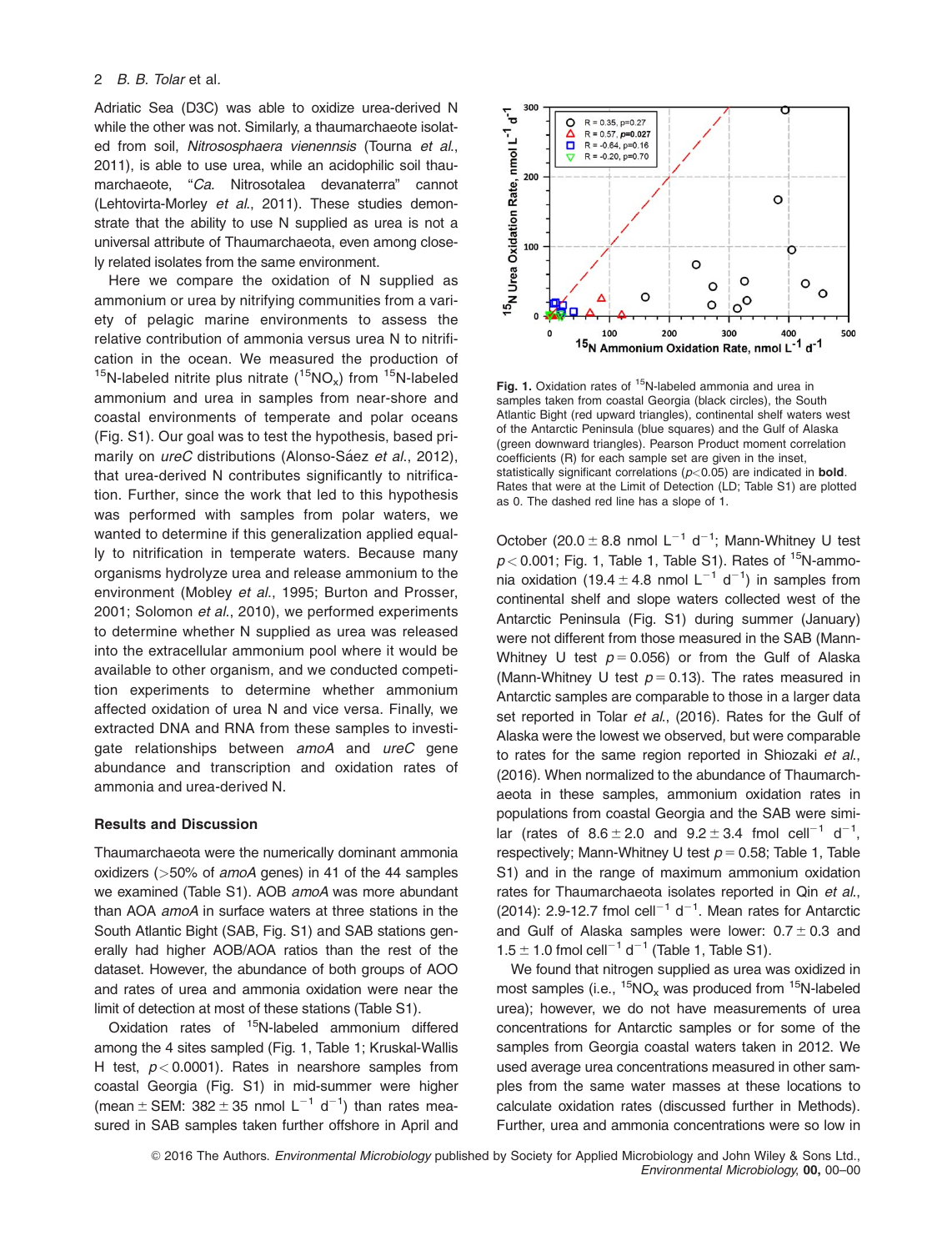|                      | Date        | $NH4+$ , $\mu$ M | Urea <sup>a</sup> , $\mu$ M     | $15NH4$ Rate                  |                                   | <sup>15</sup> N Urea Rate     |                                   |                                 |
|----------------------|-------------|------------------|---------------------------------|-------------------------------|-----------------------------------|-------------------------------|-----------------------------------|---------------------------------|
| Location             |             |                  |                                 | nmol $L^{-1}$ d <sup>-1</sup> | fmol cel $L^{-1}$ d <sup>-1</sup> | nmol $L^{-1}$ d <sup>-1</sup> | fmol cel $L^{-1}$ d <sup>-1</sup> | Rate Ratios:<br>Urea /NH $_A^+$ |
| Coastal Georgia      | 8/2011      |                  | $0.70 \pm 0.13$ $0.81 \pm 0.13$ | $318 \pm 34$                  | $12 \pm 4.1$                      | $103 \pm 38$                  | $3.6 \pm 1.3$                     | $0.30 \pm 0.09$                 |
|                      | 8/2012      | $1.96 \pm 0.25$  | 0.37                            | $444 \pm 55$                  | $6.9 \pm 2.0$                     | $29 \pm 6.7$                  | $0.3 \pm 0.1$                     | $0.08 \pm .01$                  |
|                      | All samples |                  | $1.41 \pm 0.22$ $0.56 \pm 0.08$ | $389 \pm 37$                  | $9.1 \pm 2.1$                     | $76 \pm 26$                   | $2.4 \pm 0.9$                     | $0.2 \pm 0.06$                  |
| South Atlantic Bight | 4/2011      |                  | $1.03 \pm 0.39$ 0.16 $\pm$ 0.04 | $11 \pm 9.5$                  | $11 \pm 7.3$                      | LD <sup>b</sup>               | ID <sup>b</sup>                   | LD <sup>b</sup>                 |
|                      | 10/2011     |                  | $0.72 \pm 0.20$ $0.62 \pm 0.18$ | $28 \pm 17$                   | $7.7 \pm 3.6$                     | $3.5 \pm 3.0$                 | $5.6 \pm 4.8$                     | $0.3 \pm 0.1$                   |
|                      | All Samples |                  | $0.86 \pm 0.20$ $0.42 \pm 0.12$ | $20 \pm 10$                   | $9.2 \pm 3.8$                     | $2.2 \pm 1.6$                 | $3.0 \pm 2.6$                     | $0.2 \pm 0.1$                   |
| Antarctic            | 1/2011      | $1.16 \pm 0.34$  | 0.38                            | $19 \pm 4.8$                  | $0.7 \pm 0.3$                     | $12 \pm 2.7$                  | $4.8 \pm 1.6$                     | $1.1 \pm 0.5$                   |
| Gulf of Alaska       | 8/2013      |                  | $0.11 \pm 0.06$ $0.13 \pm 0.02$ | $13.2 \pm 4.5$                | $2.3 \pm 1.5$                     | $1.8 \pm 0.69$                | $0.11 \pm 0.04$                   | $0.7 \pm 0.6$                   |

Values are means  $\pm$  SEM of the data for a given set of samples. See Table S1 for individual measurements.

<sup>a</sup>Urea concentrations in italics (and rates based on them) were estimated from concentrations measured in other samples taken from the same water masses (see Table S3).

<sup>b</sup>Most of the oxidation rates of <sup>15</sup>N-labeled urea were at the limit of detection on the April 2011 South Atlantic Bight cruise (see Table S1).

some samples that some of the amendments (50 nM of <sup>15</sup>N-labeled substrate) were not at tracer level. With these caveats, oxidation of  $15N$  supplied as urea was generally lower than ammonia oxidation rates in the same sample (Fig. 1, Table 1), and rates were below the limit of detection in many samples (Table S1). Oxidation of  $15N$  supplied as urea also differed among the 4 sites sampled (Fig. 1, Table 1; Kruskal-Wallis H test,  $p < 0.0001$ ). Oxidation rates of <sup>15</sup>N-labeled urea were much higher in samples of Georgia coastal waters (73  $\pm$  24 nmol L<sup>-1</sup> d<sup>-1</sup>) than measured in samples from the SAB (2.2  $\pm$  1.7 nmol L<sup>-1</sup> d<sup>-1</sup>; Mann-Whitney U test  $p < 0.0001$ ; Table 1, Table S1); however, rates for many of the surface water samples from the SAB were at the limit of detection. Oxidation of <sup>15</sup>N supplied as urea was faster in Antarctic samples  $(12 \pm 2.7)$ nmol  $L^{-1}$  d<sup>-1</sup>) than in samples from the SAB or the Gulf of Alaska (1.5  $\pm$  0.6 nmol L<sup>-1</sup> d<sup>-1</sup>; Mann-Whitney U test  $p = 0.0051$ ). Cell-specific rates of <sup>15</sup>N-labeled urea oxidation also differed significantly among sampling sites (Table 1; Kruskal-Wallis H test,  $p = 0.0004$ ) with rates of  $2.6 \pm 0.9$ ,  $3.0 \pm 2.3$ ,  $4.8 \pm 1.6$  and  $0.09 \pm 0.04$  fmol urea-N oxidized cell<sup>-1</sup> d<sup>-1</sup> in samples from coastal Georgia, the SAB, Antarctic continental shelf waters and the Gulf of Alaska, respectively.

Cell-specific rates of <sup>15</sup>N-labeled urea oxidation in Antarctic samples were higher on average in Winter Water (WW, 50-100 m;  $8.2 \pm 1.2$  fmol cell<sup>-1</sup> d<sup>-1</sup>) versus the Circumpolar Deep Water (CDW, 150-400 m;  $1.4 \pm 0.5$  fmol cell<sup>-1</sup> d<sup>-1</sup>;  $p = 0.007$ , Student's t-test; Table S1), while there was no significant difference in cell-specific ammonia oxidation rates between these water masses  $(0.7 \pm 0.6 \text{ vs.})$  $0.6 \pm 0.3$  fmol cell<sup>-1</sup> d<sup>-1</sup>, respectively; t-test,  $p = 0.84$ ; Table S1). This difference in cell-specific activities coincides with a shift in the phylogenetic composition of Thaumarchaeota populations in WW versus CDW shown in Figure 5 of Tolar et al., (2016), similar to the distributions for Antarctic coastal waters shown in Figures 1 and 2 of Kalanetra et al., (2009) and Figure 4 of Alonso-Sáez et al., (2011). A single thaumarchaeote phylotype dominated  $(\sim)98\%$  of sequences) the WW communities sampled on these cruises, while CDW communities were more diverse. This suggests that the dominant WW phylotype oxidizes N from both urea and ammonia, while phylotypes found in CDW populations (which include a significant portion of the dominant WW phylotype), may preferentially oxidize ammonia.

Ratios of the rate of <sup>15</sup>N-labeled urea oxidation versus <sup>15</sup>N-labeled ammonium oxidation differed among the 4 sites sampled (Fig. 1, Table 1; Kruskal-Wallis H test,  $p = 0.0026$ ). Ratios were similar for Georgia coastal and SAB stations  $(0.2 \pm 0.06$  and  $0.1 \pm 0.06$ , respectively; however, urea oxidation rates were at the limit of detection for many SAB samples. Ratios for samples from Antarctic continental shelf waters were  $1.1 \pm 0.5$  and were significantly greater than for samples from coastal Georgia and the SAB combined  $(0.2 \pm 0.05;$  Mann-Whitney U test,  $p = 0.0027$ ) or the Gulf of Alaska (0.35  $\pm$  0.30, Mann-Whitney U test  $p = 0.046$ ).

We determined the correlations between oxidation rates of  $15N$  supplied as ammonium or urea and in situ concentrations of ammonia and urea. We used a reduced data set for this analysis that excluded urea concentrations estimated from regional averages and that assigned values of 0 to analyses that were at the limit of detection. We found that ammonia oxidation rates correlated with both ammonium and urea concentrations when all data were considered together (ammonia: Fig. 2a, Pearson's  $R = 0.48$ ,  $n = 44$ ,  $p = 0.00096$ ; urea: Fig. 2b,  $R = 0.50$ ,  $n = 29$ ,  $p = 0.0057$ ; however, the relationship was not always statistically significant when subsets by location were considered separately (Figs. 2a,b). Oxidation of  $15N$  supplied as urea was not correlated with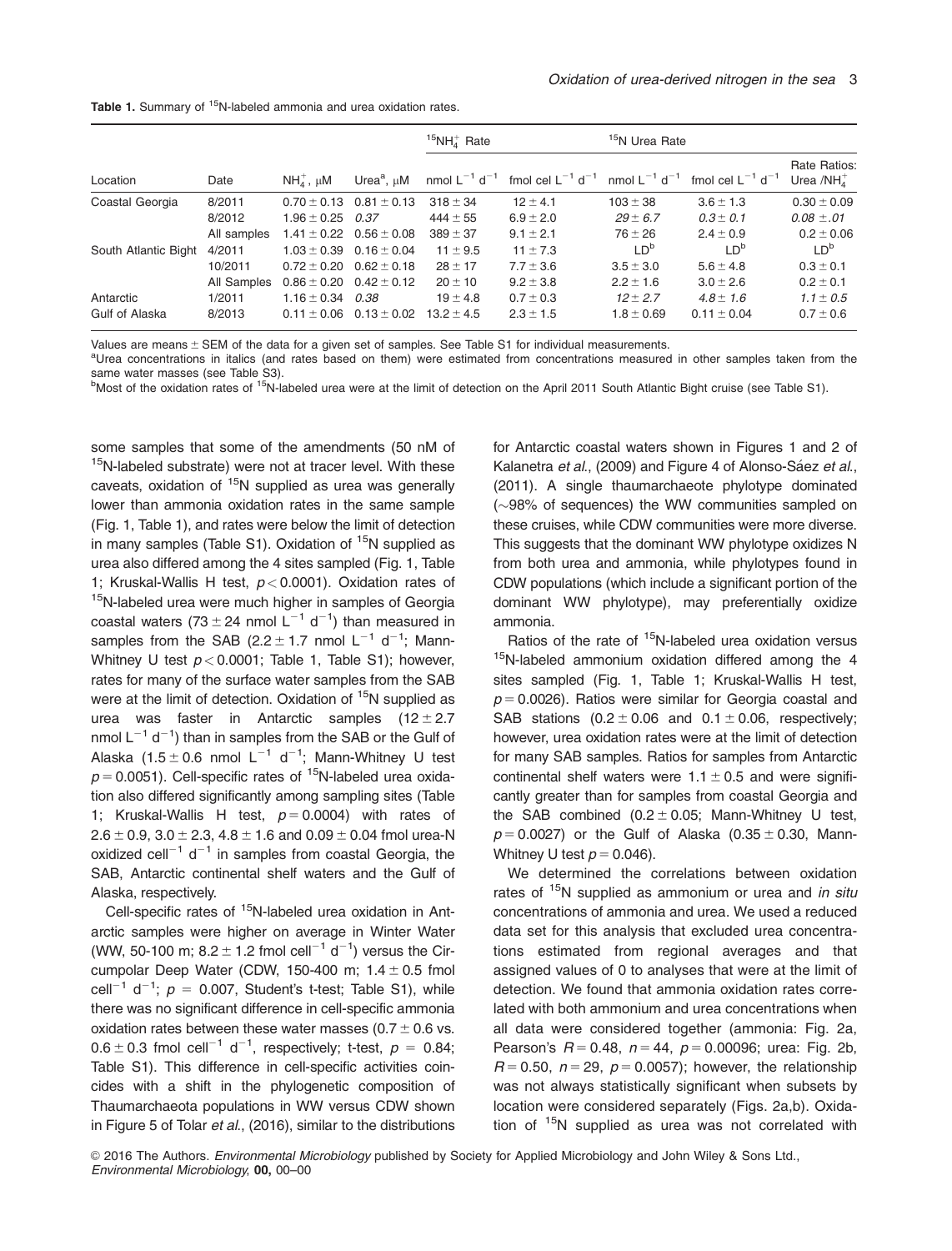

Fig. 2. A) Oxidation rates of  $15N$ labeled ammonium (open symbols) or urea (filled symbols) versus ammonium concentration in the same sample. B) Oxidation rate rates of <sup>15</sup>N supplied as ammonium or urea versus urea concentration in the same sample. Symbols are as in Figure 1. Rates and concentrations that were at the limit of detection (Table S1) are plotted as 0. Insets give Pearson's R for each sample subset, statistically significant correlations ( $p$ <0.05) are indicated in bold. Values derived from experiments where urea concentrations were estimated from averages are shown on plot B), but were omitted from the statistical analysis.

ammonium concentration (Fig. 2a;  $R = 0.088$ ,  $n = 34$ ,  $p = 0.59$ ) when all data were considered together; however, the correlation with urea concentration was significant (Fig. 2b;  $R = 0.55$ ,  $n = 29$ ,  $p = 0.0020$ ). The correlation was only significant ( $p = 0.045$ ) for the subset of samples from coastal Georgia (Fig. 2b). In particular, oxidation rates of <sup>15</sup>N supplied as urea were not higher in samples with low ammonium concentrations (Fig. 3;  $R = -0.012$ ,  $p = 0.45$ ), though none of the environments we sampled are likely to experience prolonged ammonium depletion. There was no clear trend in the oxidation of <sup>15</sup>N supplied as ammonia or urea with tide or time of day during diurnal studies of Georgia coastal waters in

any of the years sampled, and rates were of the same order of magnitude in all years (Table S1).

Ratios of the abundances of Thaumarchaeota ureC to Thaumarchaeota amoA and of Thaumarchaeota ureC to Thaumarchaeota 16S rRNA (rrs) genes differed significantly among sets of samples (Fig. 4, S1; Kruskal-Wallis H test,  $p < 0.0001$  and  $p = 0.0011$ , respectively). ureC genes are not abundant in Thaumarchaeota populations from Georgia coastal waters, (ratios of ureC to amoA or rrs genes averaged  $0.16 \pm 0.03$  and  $0.23 \pm 0.04$ , respectively), in contrast to larger ratios we found in populations from Antarctic samples ( $0.8 \pm 0.28$  and  $1.41 \pm 0.39$ , respectively; Fig. 4, Table S1). Three SAB samples taken at depth at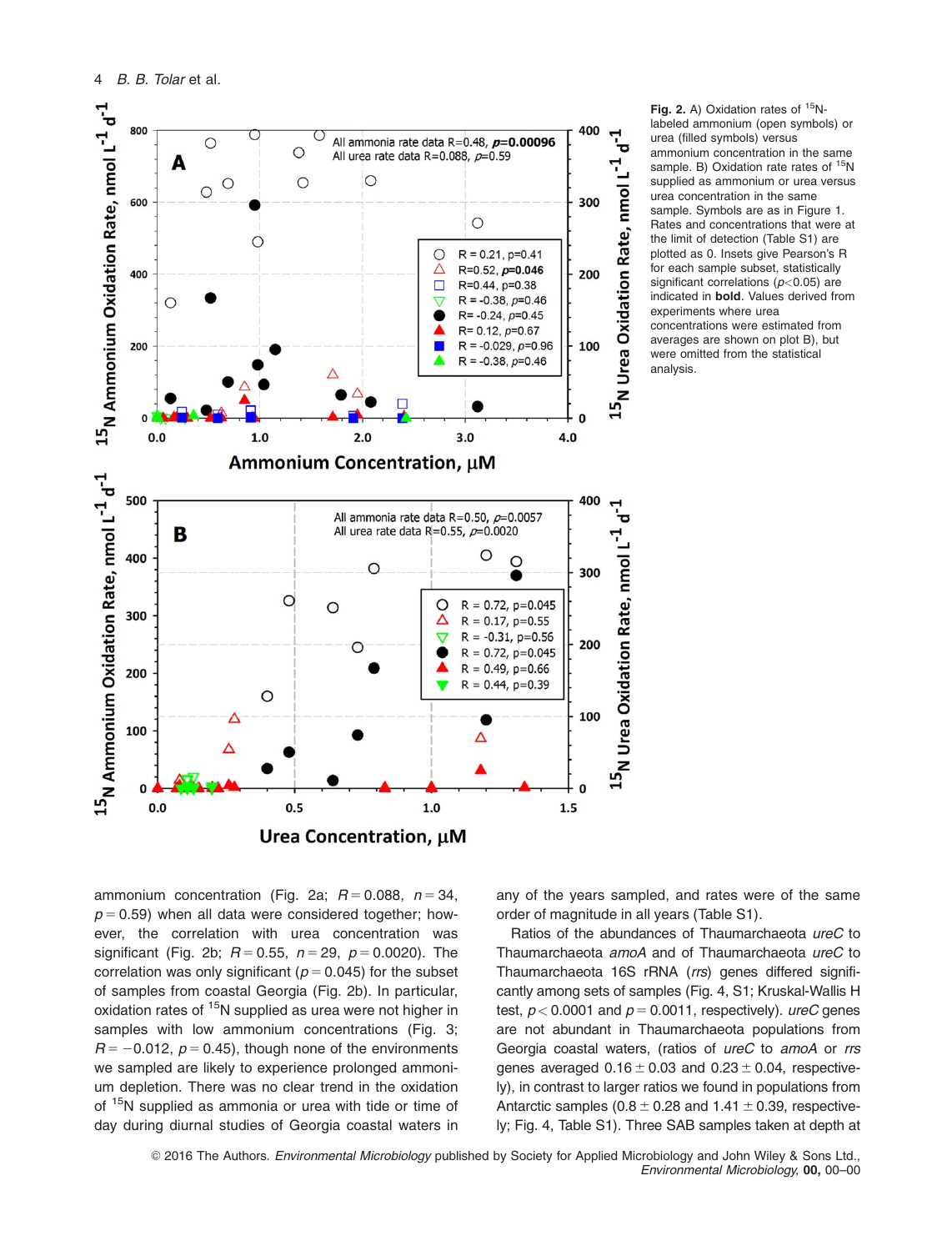

Fig. 3. Ratio of the oxidation rates of  $15N$ -labeled urea to  $15NH4CI$ versus ammonia. Symbols as in Figure 1. Insets give Pearson's R for each subset of samples, statistically significant correlations  $(p<0.05)$  are indicated in **bold**.

shelf-break stations had high ratios (Fig. 4, Table S1). The phylogenetic composition of the Thaumarchaeota population in these samples was distinct from that of the population found in other SAB samples or in Georgia coastal waters (Liu et al., unpublished data). The mean ratios of Thaumarchaeota ureC /amoA and ureC /rrs genes from Antarctic samples reported here were not significantly different from the mean of a larger data set from the same cruise reported in Tolar et al., (2016) ( $n = 71$ ; 1.99  $\pm$  0.30 and 1.25  $\pm$  0.19, respectively; Mann-Whitney U test,  $p = 0.17$  and  $p = 0.26$ ). The ratios for ureC /amoA and *ureC* /rrs in the larger data set are both significantly greater than the means obtained for the coastal Georgia samples reported here (Mann-Whitney U tests,  $p = 0.0036$ ) and  $p < 0.0001$ , respectively).

The differences in the ratios of Thaumarchaeota ureC to amoA and ureC to rrs between coastal Georgia and Antarctic samples were statistically significant (Mann-Whitney U tests,  $p = 0.028$  and  $p = 0.0036$ , respectively). We were concerned that our results from coastal Georgia might be influenced by using primers that were developed by Alonso-Sáez et al., (2012) for use with polar populations (see their Supporting Information Fig. S8); however, metatranscriptomes from Georgia coastal samples (Gifford et al., 2011; Gifford et al., 2013) also indicated low transcription of *ureC* and other Thaumarchaeota genes related to urea utilization (transporters, urease subunits and accessory proteins; Hollibaugh et al., 2011; Hollibaugh et al., 2014). Our initial analysis used BLASTx of metatranscriptome sequences against the Genbank RefSeq protein database to assign reads to genes. At the time we performed this analysis, the only Thaumarchaeota genomes included in RefSeq were from Cenarchaeum symbiosum A, "Ca. N. maritimus" and "Ca. Nitrosoarchaeum limnia". Of these, only C. symbiosum A contains genes for urease. We performed a limited re-analysis of these metatranscriptomes using custom databases (Table S2) containing Thaumarchaeota ureC and amoA sequences that were not available when the original analysis was performed.

The re-analysis recruited many putative Thaumarchaeota ureC sequences that were subsequently discarded as not being from Archaea (7.6% retained, Table 2); however, this was not a problem with putative Thaumarchaeota amoA reads (99.9% retained, Table 2). Most of the reads that were retained recruited to Nitrosopumilus strain AR2, to a Thaumarchaeota single cell genome and to Global Ocean Survey metagenomic sequences (Table S3). It is conceivable that there are divergent Thaumarchaeota urease genes in our samples that were not detected by qPCR using the Alonso-Sáez et al., (2012) primer set; however, it seems unlikely that transcripts of these genes would not be found in the metatranscriptomes, which were generated using random hexamer primers. The results of the reanalysis support the conclusion reached in our initial analysis of the metatranscriptomes that Thaumarchaeota ureC transcripts occurred infrequently relative to amoA transcripts (Table 2). We conclude that the differences between sites in the ratio of Thaumarchaeota ureC /amoA genes we detected by qPCR was not due to primer bias, but rather reflects a lower frequency of Thaumarchaeota ureC genes in the coastal Georgia population.

Mean ratios of both *ureC* /amoA and *ureC* /rrs genes found in SAB and Gulf of Alaska samples (Table S1) were greater than those from the other sites. The SAB ratios were driven by extreme values in samples where very few Thaumarchaeota were detected. These ratios are unreasonably high (7.2  $\pm$  3.8, range 0.12-58 and 9.6  $\pm$  3.6 range 0.5-46 for the SAB;  $8.8 \pm 1.7$ , range 4.3-14.1 and  $3.5 \pm 0.9$ , range 0.6-5.9 for the Gulf of Alaska), given the ureC copy number expected for Thaumarchaeota genomes (1-2). We speculate that they are due to nonspecific amplification of urease genes from organisms other than Thaumarchaeota, combined with low abundance of Thaumarchaeota amoA and rrs genes in these samples. Melting curves of ureC qPCR amplicons gave no indication of multiple products; however, in silico tests we performed indicated that the main non-Thaumarchaeota sequences that might have yielded PCR products with the Alonso-Sáez et al., (2012) primers are urease genes from marine group II Euryarchaeota, which are abundant in the Arctic Ocean (Galand et al., 2009) and can be relatively abundant in continental shelf waters of the SAB (Liu et al., unpublished data), but were not found in the initial analyses of metatranscriptomes from Marsh Landing (Gifford et al., 2011; Gifford et al., 2013). Seven of the 108 ureC sequences retrieved during our re-analysis of these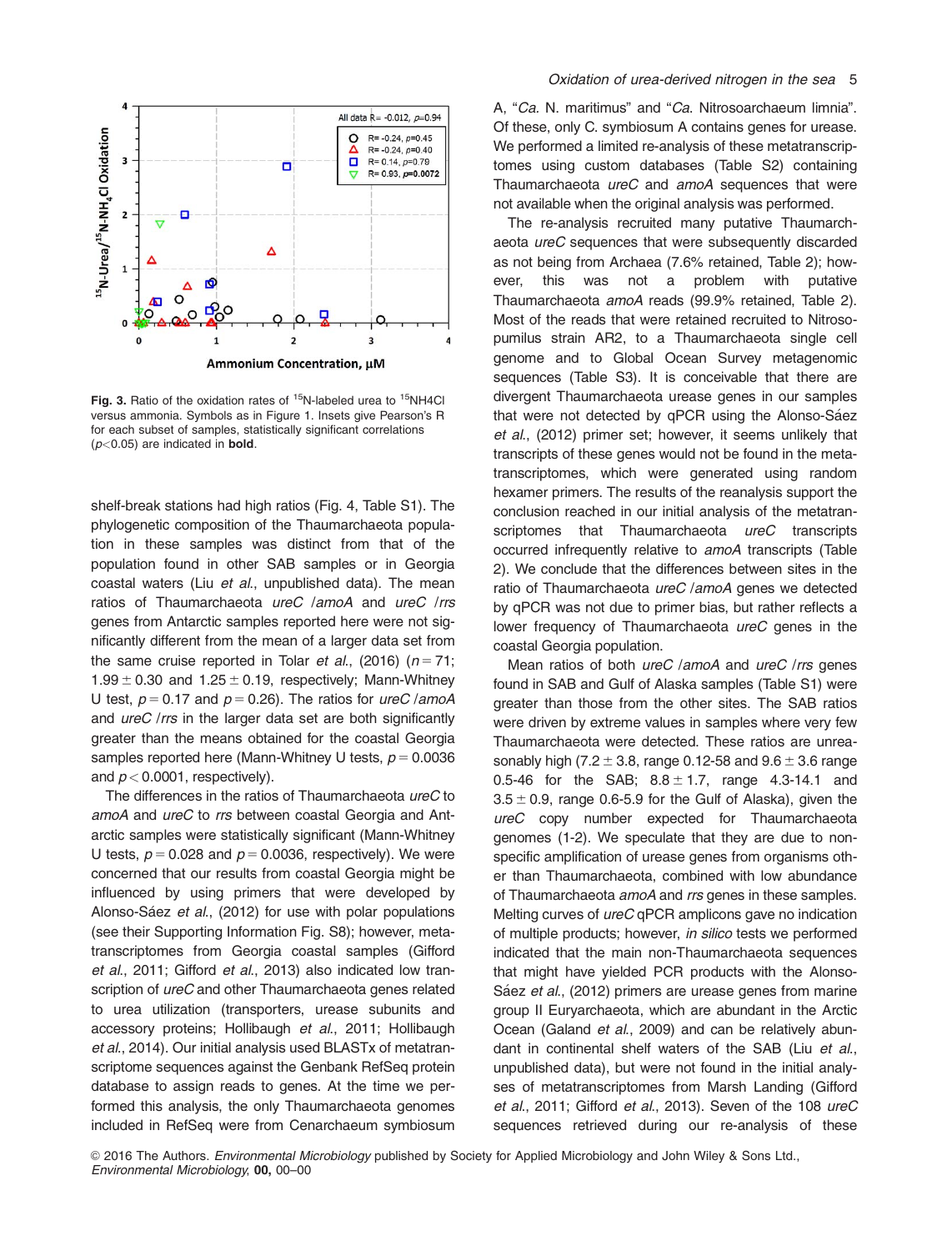

Fig. 4. Relationship between the abundance of Thaumarchaeota ureC genes and the abundance of A) Thaumarchaeota 16S rRNA genes; and B) Thaumarchaeota amoA genes. Symbols as in Figure 1; insets give Pearson's R for each subset of samples, statistically significant correlations ( $p$ <0.05) are indicated in bold. The dashed red lines have slopes of 1.

Table 2. Abundance of sequences identified as Thaumarchaeota ureC and amoA in metatranscriptomes from Georgia coastal waters.

| Library <sup>a</sup> | Sample Date | Number of Reads<br>Queried | Number of verified<br>Thaum <i>ureC</i> Hits <sup>b</sup> | Number of verified<br>Thaum amoA Hits <sup>c</sup> | Ratio, ureC / amo A hits <sup>d</sup> |
|----------------------|-------------|----------------------------|-----------------------------------------------------------|----------------------------------------------------|---------------------------------------|
| <b>FN56 FN57</b>     | 8/6/2008    | 1,080,736                  | 4                                                         | 859                                                | 0.0047                                |
| <b>FN66</b>          | 8/7/2008    | 3,174,161                  | 9                                                         | 5.466                                              | 0.0016                                |
| <b>FN71</b>          | 8/7/2008    | 6,113,442                  | 25                                                        | 16.028                                             | 0.0016                                |
| <b>FN140</b>         | 8/12/2009   | 2,513,708                  | 16                                                        | 637                                                | 0.0251                                |
| <b>FN146A</b>        | 8/13/2009   | 2,270,525                  | 11                                                        | 691                                                | 0.0159                                |
| <b>FN146B</b>        | 8/13/2009   | 2,366,038                  | 13                                                        | 785                                                | 0.0166                                |
| <b>FN151</b>         | 8/14/2009   | 3,025,727                  | 17                                                        | 428                                                | 0.0400                                |
| <b>FN158</b>         | 8/14/2009   | 3,899,029                  | 13                                                        | 1.301                                              | 0.0100                                |

aLibraries described in Gifford et al. (2011; 2013) and Hollibaugh et al. (2011, 2014). Libraries FN56 and FN57 were sequenced by GS-FLX 454 pyrosequencing and were combined for this analysis, the remainder were sequenced by Illumina HiSeq.

<sup>b</sup>Metatranscriptomic reads were identified as ureC by BLASTn against a custom database (Table S2) and retained (7.6%) after verifying hit identity (regardless of taxonomic affiliation) by BLASTx against the RefSeq protein database.

<sup>c</sup>As above for Archaea *amoA*, 99.9% of reads were retained.

<sup>d</sup>Ratio of verified hits.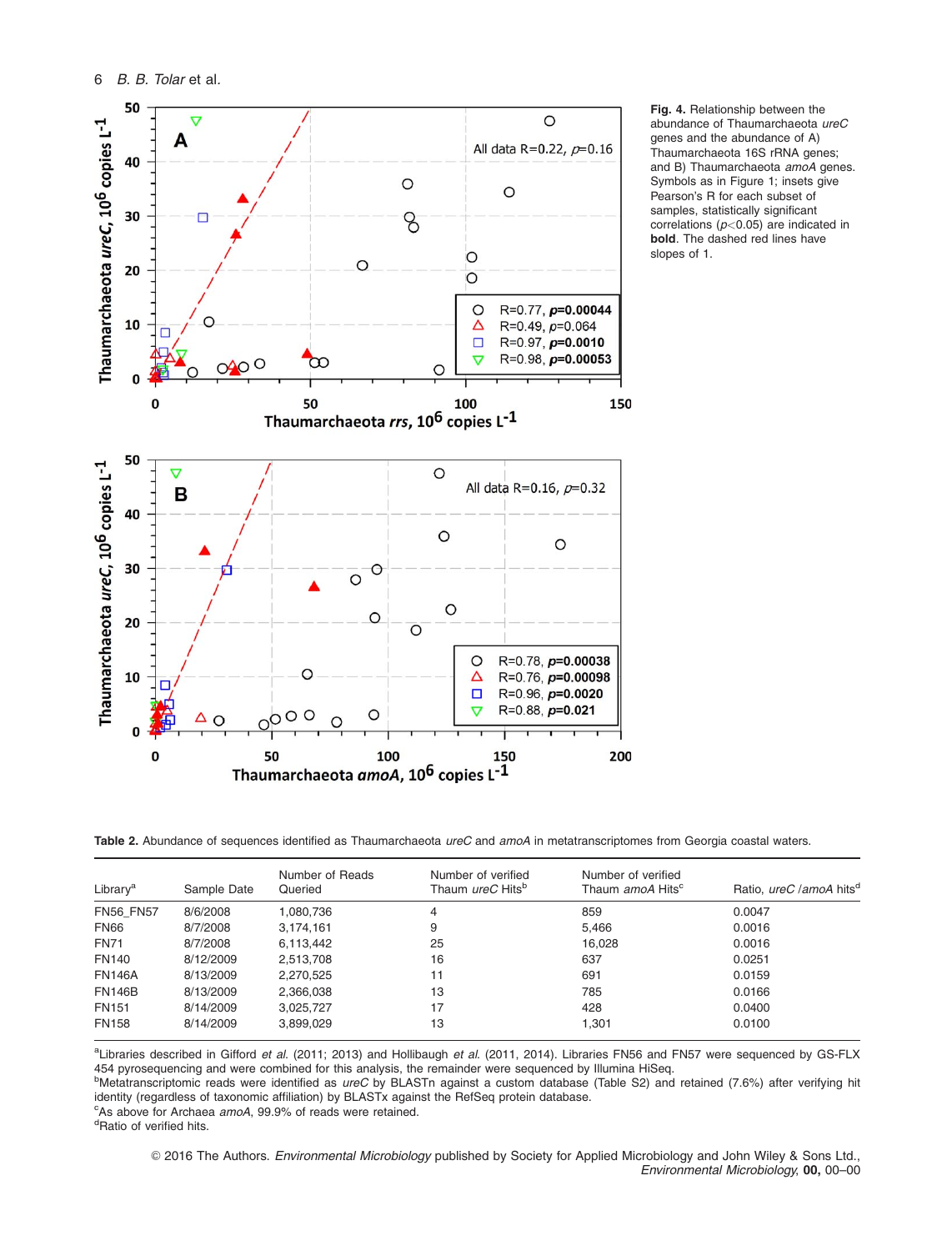

Fig. 5. Relationship between A) oxidation of 15N supplied as ammonium and Thaumarchaeota amoA gene abundance; and B) oxidation of <sup>15</sup>N supplied as urea and Thaumarchaeota ureC gene abundance. Symbols as in Figure 1, inset gives Pearson's R for each subset of samples. Statistically significant correlations ( $p$ <0.05) are indicated in bold (not shown for panel B because none of the correlations were significant). Urea oxidation rates that were at the Limit of Detection (LD; Table S1) are plotted as 0.

metatranscriptomes were most closely affiliated with ureC genes from two marine group II Euryarchaeota single-cell genomes (Table S3).

We found no significant correlations between ammonia oxidation rate and amoA gene abundance, or between oxidation rates of  $15N$  supplied as urea and *ureC* gene abundance (Fig. 5a-b). We found no correlation between oxidation rates of  $15N$  supplied as ammonium or urea and *amoA* or *ureC* transcript abundance or transcript:gene ratios, or between cell-specific oxidation rates and transcript:gene ratios (Fig. S2a-f). The lack of statistically significant correlations could result from errors in the measurements, including specificity of the Alonso-Sáez et al., (2012) ureC primer set, or to inherently poor coupling between gene transcription and activity.

The distribution by sampling site of relative rates of urea versus ammonia oxidation we measured indicates that the contribution of urea to nitrification may be important in polar oceans, as suggested by Alonso-Sáez et al., (2012).

In contrast, urea nitrogen does not appear to contribute significantly to nitrification in the subtropical environments we studied. The basis for this difference in the ecophysiology of Thaumarchaeota is not clear, but our data suggest that it is not related to ammonia availability (Fig. 2a). pH, which has been shown to affect urea use by soil ammoniaoxidizers through its influence on the availability of free ammonia (Burton and Prosser, 2001; Pommerening-Röser and Koops, 2005; Nicol et al., 2008; Gubry-Rangin et al., 2010; Lehtovirta-Morley et al., 2011) seems unlikely to explain the difference, as pH is lower (7.2-8.0; Hollibaugh et al., 2014; Sapelo Island National Estuarine Research Reserve data archived at [http://cdmo.baruch.sc.edu/get/](http://cdmo.baruch.sc.edu/get/export.cfm) [export.cfm\)](http://cdmo.baruch.sc.edu/get/export.cfm) in strongly heterotrophic Georgia coastal waters (Wang and Cai, 2004; Wang et al., 2005; Cai et al., 2011) than in polar oceans (Antarctic: 8.05-8.16, McNeil and Matear, 2008; Arctic: 8.03-8.22, Robbins et al., 2013). Field data indicate growth (Gubry-Rangin et al., 2010) and urea oxidation (Lu et al., 2012) by thaumarchaeotes in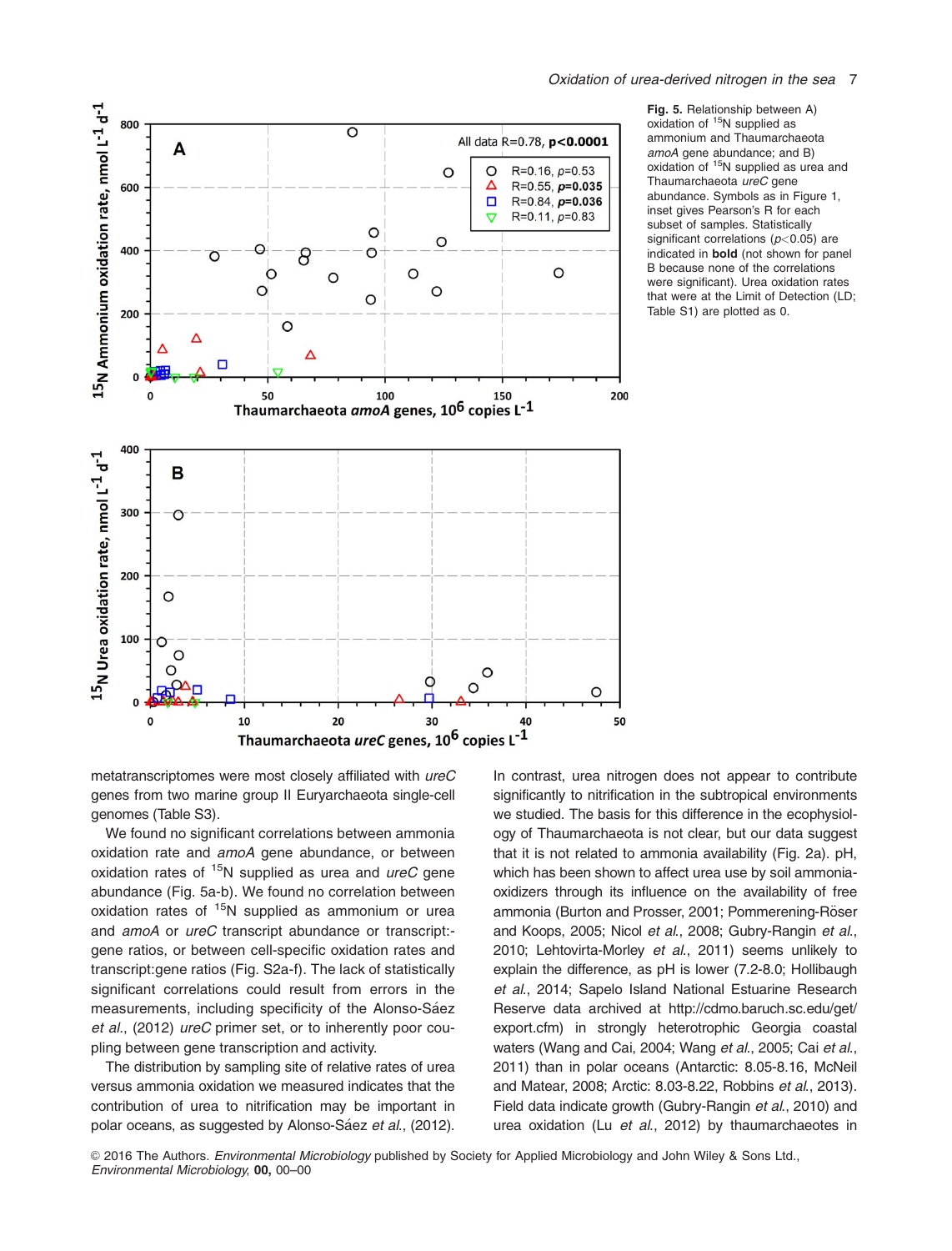#### 8 B. B. Tolar et al.

Table 3. Effect of unlabeled ammonium or urea amendments on the oxidation of <sup>15</sup>N-labeled ammonium or urea in samples from coastal Georgia

|                                         | Competitor      |                  |                 |  |  |
|-----------------------------------------|-----------------|------------------|-----------------|--|--|
| Substrate                               | Ammonia, 6 µM   | Urea, $12 \mu M$ | No Addition     |  |  |
| <sup>15</sup> N-labeled ammonium, 50 nM | $8,428 \pm 214$ | $1,778 \pm 26$   | $3.640 \pm 442$ |  |  |
| <sup>15</sup> N-labeled urea, 50 nM     | $245 \pm 83$    | $483 \pm 38$     | $277 \pm 20$    |  |  |

Data are mean  $\pm$  SEM (triplicate incubations) of the oxidation rates of the total ammonium or urea pools, reported as nmol  $L^{-1}$  d<sup>-1</sup>. Ammonium and urea concentrations in the "No Additions" controls were 2.90 and 1.14  $\mu$ M, respectively.

acidic soils and Qin et al., (2014) and Lehtovirta-Morley et al., (2011) have shown that cultures of some ammoniaoxidizing thaumarchaeotes sustain maximal growth rates on ammonium at  $pH < 7$ . Ammonium concentrations in our data set were similar between Georgia coastal waters and the Antarctic (Mann-Whitney U test  $p = 0.38$ ); however, the lower pH of Georgia coastal waters should make ammonia less available there than in the Antarctic, in contrast to the distribution of *ureC* genes and ratios of oxidation rates. Ammonium concentrations at both locations are likely greater than those that limit thaumarchaeote growth (Martens-Habbena et al., 2009), and ammonium concentrations are likely variable at all of the sites we sampled. There appears to be a cost to Thaumarchaeota for growth on urea as cell yields are lower than for growth on ammonia (Table S4), possibly due to the additional metabolic machinery required to use urea and/or to loss of a significant fraction of the ammonia produced by urea hydrolysis to the environment (see below), suggesting that the ability to grow on urea is only advantageous under conditions of chronically low ammonia concentrations. It is also possible that these putative ureases serve another, or additional, function, as ureases (urea amidohydrolase; EC 3.5.1.5) are members of the amidohydrolase superfamily that has broad hydrolytic function (Seibert and Raushel, 2005) and Thaumarchaeota sequences diverge from more fully characterized Bacteria ureases (Yakimov et al., 2011).

Urea hydrolysis by AOB is thought to occur intracellularly, though Burton and Prosser, (2001) have shown that ammonia "leaked" from cells during growth of an AOB on urea at low pH. We examined the contribution of urea hydrolysis to the ammonium pool by measuring production of <sup>15</sup>N-ammonium in samples amended with <sup>15</sup>N-labeled urea. We recovered 19% and 21% of the <sup>15</sup>N-label from urea as <sup>15</sup>N-labeled ammonium in experiments conducted with samples from coastal Georgia (sample ML-13 2F) and the Gulf of Alaska (200 m at Station 033, Table S1), respectively. We explored the mechanism of urea utilization further by comparing oxidation of  $15N$  supplied as ammonium or urea in treatments amended with unlabeled ammonium or urea (Table 3). We found that an ammonium amendment had no effect on the oxidation of <sup>15</sup>N-labeled urea relative to an unamended control (two-tailed t-test,

 $p = 0.70$ , while an amendment of unlabeled urea reduced the rate of <sup>15</sup>N-labeled ammonia oxidation 51% (two-tailed t-test,  $p = 0.014$ ). Oxidation rates of <sup>15</sup>N-labeled ammonium and urea increased by 2.3- and 1.7-fold in response to the addition of unlabeled ammonium and urea, respectively (Table 3). This pattern suggests that both ammonia and urea-derived N are oxidized intracellularly by Thaumarchaeota, as is the case for AOB (Burton and Prosser, 2001).

Ureases are produced by many organisms (Mobley and Hausinger, 1989; Solomon et al., 2010), so if ammonia is released to the environment, urease activity need not be specifically from Thaumarchaeota in order to supply the ammonia they need for energy generation. Recently, Nitrospira moscoviensis, a representative of a ubiquitous group of nitrite-oxidizing bacteria, has been shown to produce urease and Koch et al., (2015) have proposed a reciprocal feeding model wherein urease-positive Nitrospira hydrolyze urea to produce ammonium that is subsequently oxidized by AOO to supply the nitrite oxidized by Nitrospira. Nitrospina is an important nitrite-oxidizing bacteria in the sea (Mincer et al., 2007) and single cell genome sequences from 3 marine Nitrospina sp. (Nitrospina sp. SCGC AAA288-L16, Nitrospina sp. AB-629-B06, Nitrospina sp. AB-629-B18) also contain genes annotated for urease production. Mincer et al., (2007) report that the abundance of Nitrospina rrs paralleled that of Thaumarchaeota rrs and amoA genes in samples from Monterey Bay and the North Pacific Subtropical Gyre and that Nitrospina and Thaumarchaeota were of comparable abundance. Santoro et al., (2010) reported that the abundance of Nitrospina rrs genes in the central California current correlated with AOA amoA and Thaumarchaeota rrs genes ( $R^2 = 0.65$  and 0.69, respectively) and average 25% of their abundance. We have measured the abundance of Nitrospina in samples from the Georgia coast  $(n = 166,$  Hollibaugh unpublished data) and the Antarctic ( $n = 69$ ; Tolar et al., 2016). The relative abundance of Nitrospina rrs compared to Thaumarchaeota rrs was  $0.42 \pm 0.020$  in samples from coastal Georgia versus  $0.18 \pm 0.056$  in our Antarctic samples. The difference was statistically significant (Student's t-test,  $p = 0.0058$ ). Although many factors can contribute to the dynamics of nitrifier communities, the difference in relative abundance of Nitrospina between these sites and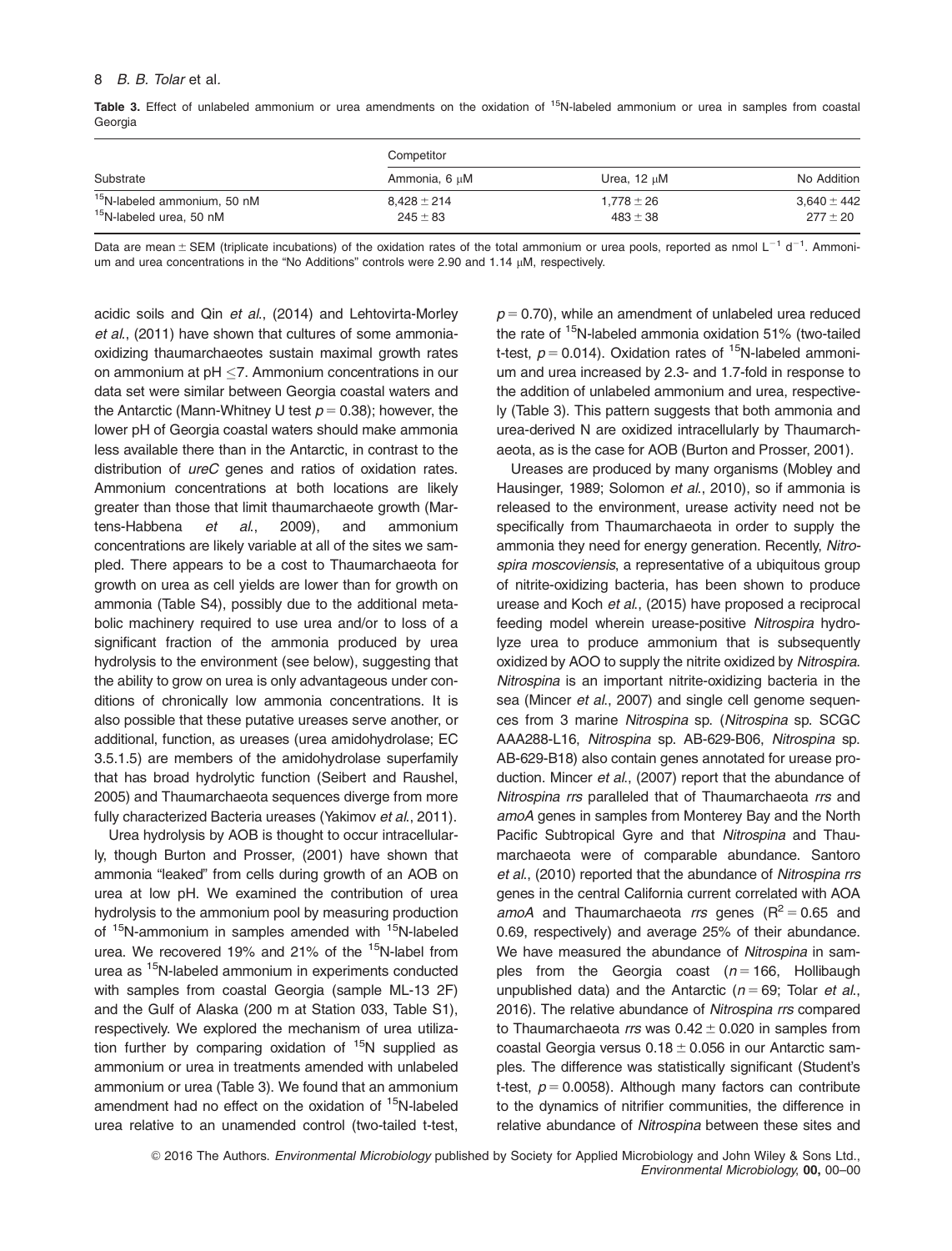lower thaumarchaeote *ureC* /amoA or *ureC* /rrs ratios is consistent with potentially greater reliance by AOO on ureases supplied by other organisms in Georgia coastal waters than in the Antarctic.

In summary, we have shown that nitrogen supplied as urea is oxidized in populations of pelagic marine nitrifiers dominated by Thaumarchaeota (Fig. 1). However, the contribution of urea to nitrification was generally less than that of ammonium (Fig. 1, Table 1). We found no significant correlation between urea oxidation rates and ammonium concentration (Figs. 2a, Fig. 3), suggesting that selection for the ability to oxidize urea is independent of ammonia availability, at least at the ammonium concentrations we encountered. We found weak relationships, at best, between oxidation of urea N and ureC gene or transcript abundance, or between rates and ratios of transcripts: gene. The ability of Thaumarchaeota to use urea and their preference for it as an alternate substrate appears variable, highly dependent on sample location and is likely determined by the ecotypes present. The exact mechanism by which urea is used by Thaumarchaeota is unclear, but the appearance of labeled ammonium during incubations and the lack of an inhibitory effect of unlabeled ammonium on oxidation of urea-derived <sup>15</sup>N (Table 3) suggests that urea is hydrolyzed and oxidized intracellularly. Some of the ammonium derived from urea is lost during processing and appears in the medium where it is presumably taken up by other organisms or oxidized as part of the extracellular ammonium pool. Urea-derived ammonium that is lost to the environment thus contributes to ammonium regeneration and indirectly to nitrification. Depending on the portion of intracellular ammonium that is lost to the extracellular pool, ammonium regenerated by urea hydrolysis may be a source of significant isotope dilution in 15Nammonia oxidation rate measurements, particularly in regions of active urea cycling.

#### Methods

#### Sample collection

We sampled a variety of marine environments to compare rates of ammonia and urea oxidation (Fig. S1, Table S1). Surface water ( $\sim$ 0.2 m) samples were collected into opaque plastic bottles (Nalge) at Marsh Landing on Sapelo Island, Georgia, USA from the Duplin River—a tidal creek dominated by salt marshes ("coastal Georgia," Fig. S1)—in August 2011 and 2012, and September 2013, during the annual peaks of Thaumarchaeota abundance (Hollibaugh et al., 2014). The competition experiment was performed with a sample of surface water collected from a dock on Lighthouse Creek, another tidal creek adjacent to the University of Georgia Marine Institute on Sapelo Island, Georgia (31.396316°,  $-81.280044^\circ$ ) on 25 July 2015. The South Atlantic Bight ("SAB," Fig. S1) was sampled using Niskin bottles from the R/V Savannah in April and October of 2011. Antarctic experiments were performed with samples from the Winter Water

(WW, 70-100 m) and Circumpolar Deep Water (CDW, 350- 400 m) water masses of the Southern Ocean west of the Antarctic Peninsula (Fig. S1) collected using Niskin bottles from the ARSV Laurence M. Gould on cruise LMG 11-01 in January 2011 (Tolar et al., 2016; Table S1). Finally, we sampled the Gulf of Alaska (Fig. S1, Table S1) from the R/V Melville cruise MV1310 in August, 2013.

Seawater from each site was filtered onto  $0.22 \mu m$  pore size, 47 mm diameter GVWP Durapore® filters (EMD Millipore) and frozen at  $-80^{\circ}$ C for subsequent DNA and RNA extraction. Fifty or 100 mL of the filtrate was frozen at  $-80^{\circ}$ C in new 50 mL polypropylene tubes (VWR) for subsequent nutrient analysis.

#### DNA and RNA extraction and quantification

DNA was extracted from frozen Durapore filters using lysozyme, proteinase K and SDS, followed by purification as described previously (Ferrari and Hollibaugh, 1999; Bano and Hollibaugh, 2000). Marine group I Archaea (Thaumarchaeota) 16S rRNA (rrs), Nitrospina rrs, betaproteobacterial amoA (AOB) and archaeal amoA (AOA) genes were quantified using primers (Table S5) and protocols described previously (Mincer et al., 2007; Kalanetra et al., 2009; Tolar et al., 2013) with an iCycler iQTM Real-Time qPCR detection system (BioRad). Archaeal *ureC* genes were quantified under the same conditions as amoA with an annealing temperature of  $53^{\circ}$ C (Alonso-Sáez et al., 2012). RNA was extracted from filters as described previously (Gifford et al., 2011) using 200  $\mu$ m zirconium beads (OPS Diagnostics) for the initial bead-beating step. We used the TURBO DNase-Free Kit® (Ambion) to remove DNA after extraction as per the manufacturer's instructions, except that we added a second enzyme treatment at 2X concentration. Thaumarchaeota amoA and ureC transcripts were quantified with the  $i$ Script<sup>TM</sup> One-Step RTqPCR Kit® with SYBR Green (BioRad). RT-qPCR assay for transcripts used the same cycling conditions as the qPCR assay for the respective gene, with the addition of a 10 minute reverse transcription step at 50°C before the initial denaturation step.

#### Re-analysis of marsh landing metatranscriptomes

The Marsh Landing metatranscriptomes that we re-analyzed here are described in detail in Gifford et al., (2011; 2013) and Hollibaugh et al., (2011; 2014). Our re-analysis involved searching the metatranscriptomes for homologues of ureC and amoA gene sequences from Thaumarchaeota and marine group II Euryarchaeota using target sequences from isolates, from genomes assembled by amplification of DNA from single cells, or from large insert clone libraries. These target sequences are given in Table S2. Sequences of verified transcripts from the Marsh Landing metatranscriptomes (i.e., no rRNA or internal standards; library information is given in Table 2 and Table S3) were compared to the sequences in our custom database using BLASTn. Hits with bit scores >40 were retained and compared to sequences in the Genbank RefSeq protein sequence database using BLASTx. Sequences with hits to amoA or ureC (regardless of taxonomic affiliation) with bit scores >40 were accepted as verified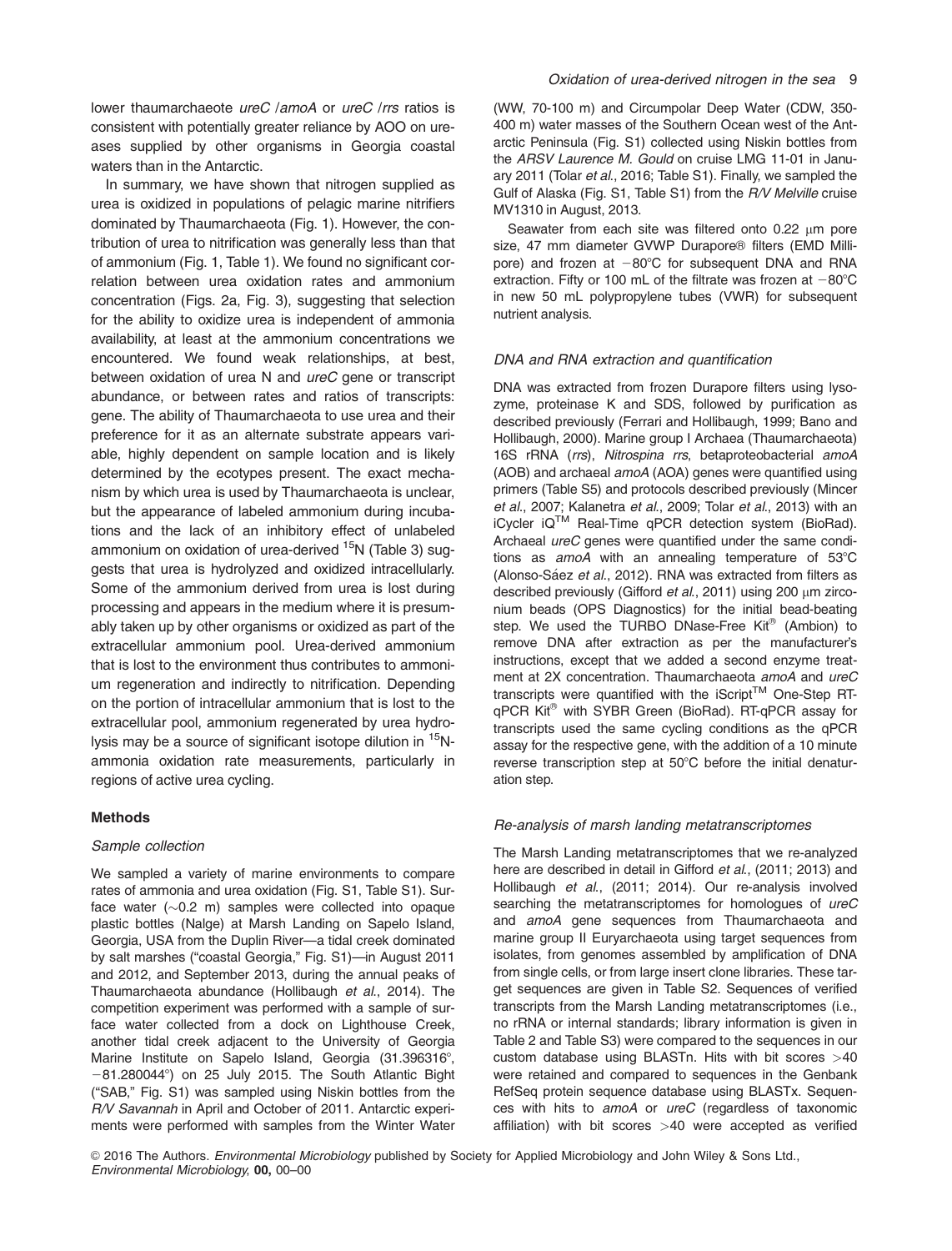#### 10 B. B. Tolar et al.

transcripts of archaeal amoA (99.9% of the putative archaeal amoA transcripts identified in the initial BLASTn search) or ureC (7.6% of the putative archaeal ureC transcripts). Libraries FN56 and FN57 were combined for these analyses because they were small libraries from the same sampling period (August, 2008) and were obtained using a GS-FLX 454 pyrosequencer, while the others were run on an Illumina HiSeq sequencer. Table 2 presents a summary of these results with details of hit recruitment given in Table S3.

#### Nutrient analysis

Concentrations of dissolved inorganic nitrogen and urea (Table S1) were measured using standard methods (ammonia: Solórzano, 1969, Holmes *et al.*, 1999; nitrite and nitrite + nitrate: Strickland and Parsons, 1972, Jones, 1984; and urea: Rahmatullah and Boyde, 1980, Mulvenna and Savidge, 1992). Urea concentrations were not available for samples used in experiments from Antarctic continental shelf waters or for the August 2012 coastal Georgia data set. We used an average of values for samples collected from the same water masses at other stations on the Antarctic continental shelf and an average of the urea concentrations measured approximately weekly from 5/2013 to 9/2015 at Marsh Landing (Table S6) in the calculations for these experiments (values shown in italics in Table S1).

#### Rate measurements

Samples were amended with 50 nM <sup>15</sup>N-labeled ammonium chloride ( $15NH_4C$ l; >99 at-%  $15N$ , Cambridge Isotope Laboratories) or urea  $(^{13}CO(^{15}NH<sub>2</sub>)<sub>2</sub>; >98$  at-%  $^{15}N$ , Cambridge Isotope Laboratories). Duplicate or triplicate samples were incubated in 50 mL screw-cap, conical polypropylene tubes or 250 mL polycarbonate bottles. Samples were incubated at in situ temperatures in the dark for 24 hours (coastal Georgia, SAB) 124-139 hours (Antarctic), or 48 hr (Gulf of Alaska); (Table S1). Incubations were terminated by freezing at  $-80^{\circ}$ C and samples were kept frozen until analysis. Controls consisted of samples frozen immediately after adding <sup>15</sup>N-labeled substrates or sample water that had been filtered through 0.22  $\mu$ m pore size GVWP filters (EMD Millipore $^\circledR$ ) prior to substrate addition.

The amount of <sup>15</sup>N oxidized to nitrite + nitrate (NO<sub>x</sub>) was measured by the denitrifier method (Sigman et al., 2001) as described previously (Popp et al., 1995; Dore et al., 1998; Beman et al., 2011) using a Finnigan MAT-252 isotope ratio mass spectrometer. Ammonia or urea oxidation rates were calculated from  $\delta^{15}N$  values as described previously (Christman et al., 2011; Beman et al., 2012). In situ urea and ammonium concentrations that were at the limit of detection ( $\sim$ 50 nM) were set to 0 nM for these calculations and urea concentrations were multiplied by 2 moles of <sup>15</sup>N added per mole of urea. Formation of  ${}^{15}NO_x$  was negligible in filtered controls or in samples taken immediately after substrate addition, and no  ${}^{15}N_2O$  was formed when  $15N$ -labeled substrates were added directly to denitrifier cultures of Pseudomonas aureofaciens. Cell specific rates were calculated by dividing measured rates by Thaumarchaeota abundance, calculated from 16S rRNA gene abundance assuming one 16S rRNA gene copy per Thaumarchaeota genome as described previously (Kalanetra et al., 2009; Tolar et al., 2013).

We performed an analysis of the sensitivity of  $15N$  oxidation<br>rate calculations to *in situ* urea concentrations. We calculated <sup>15</sup>N-labeled urea oxidation rates from  $15NO_x$  production rates using in situ urea concentrations set to 0  $\mu$ M (thus a 50 nM addition of <sup>15</sup>N-labeled urea yields a potential rate) or 1.0  $\mu$ M, then compared these to rates calculated using our estimates of in situ concentrations (Table S7). We also calculated the ratio of  $15N$ -urea oxidation to  $15N-NH_4^+$  oxidation in these 3 sets of samples to see how our assumption affected conclusions about the relative importance of urea versus ammonium as N sources for AOO in Georgia coastal waters versus Antarctic continental shelf waters.

Oxidation rates of 15N supplied as urea and calculated assuming that in situ concentrations of urea were 0 were lower than rates calculated using mean urea concentrations from each environment; however, rates in the subset of samples from Georgia coastal waters were still greater than for samples from the Antarctic continental shelf (two-<br>tailed t-test,  $p = 0.033$ ). The ratio of oxidation rates of  $15$ N-labeled urea versus  $15$ NH<sub>4</sub>Cl was not significantly different between these two data sets (two-tailed t-test,  $p = 0.095$ ). When <sup>15</sup>N oxidation rates were calculated assuming 1.0  $\mu$ M of exogenous urea, rates in the subset from Georgia coastal waters were still greater than those from the Antarctic continental shelf (two-tailed t-test  $p = 0.035$ ), and the mean ratios of oxidation rates were not significantly different (two-tailed t-test  $p = 0.095$ ). These comparisons were made with small subsets of the samples from Georgia coastal waters. It is unlikely that there is no urea in either of these environments (Table S6); however, uncertainty in the exact concentration of urea in the samples used for rate measurements constrains interpretation of these data. We have retained them in this comparison as the Antarctic is a difficult environment to access and, as far as we know, these are the only measurements of urea oxidation to have been made there.

#### Contribution of urea hydrolysis to ammonium pools

We used a modified version of the ammonia diffusion method (Holmes et al., 1998) to measure  $<sup>15</sup>N-NH<sub>3</sub>$  in treatments</sup> amended with <sup>15</sup>N-labeled urea. We have performed this experiment several times with similar results, the experiments reported here were conducted with surface water samples from Marsh Landing taken on September 1, 2013 and from 200 m on August 22, 2013 at Station 033 off Vancouver Island on R/V Melville cruise MV1310 (Figure S1). We used 200 mL samples amended as necessary with carrier NH<sub>4</sub>Cl of known isotopic composition. An ammonia trap (filter pack containing combusted, acidified 1 cm Whatman GF/D filters sealed between two 2.5 cm, 10  $\mu$ m pore size Teflon membranes) was added to each sample, followed by addition of 1.5 g MgO to stop microbial activity and to convert all  $NH_4^+$  to  $NH_3$ . Samples were incubated for 4 weeks with shaking at  $40^{\circ}$ C to allow NH<sub>3</sub> to diffuse into the filter pack. Each filter was then dried and the  $\delta^{15}$ N of each sample was obtained using an isotope ratio mass spectrometer operated by T. Maddox, UGA Center for Applied Isotope Studies.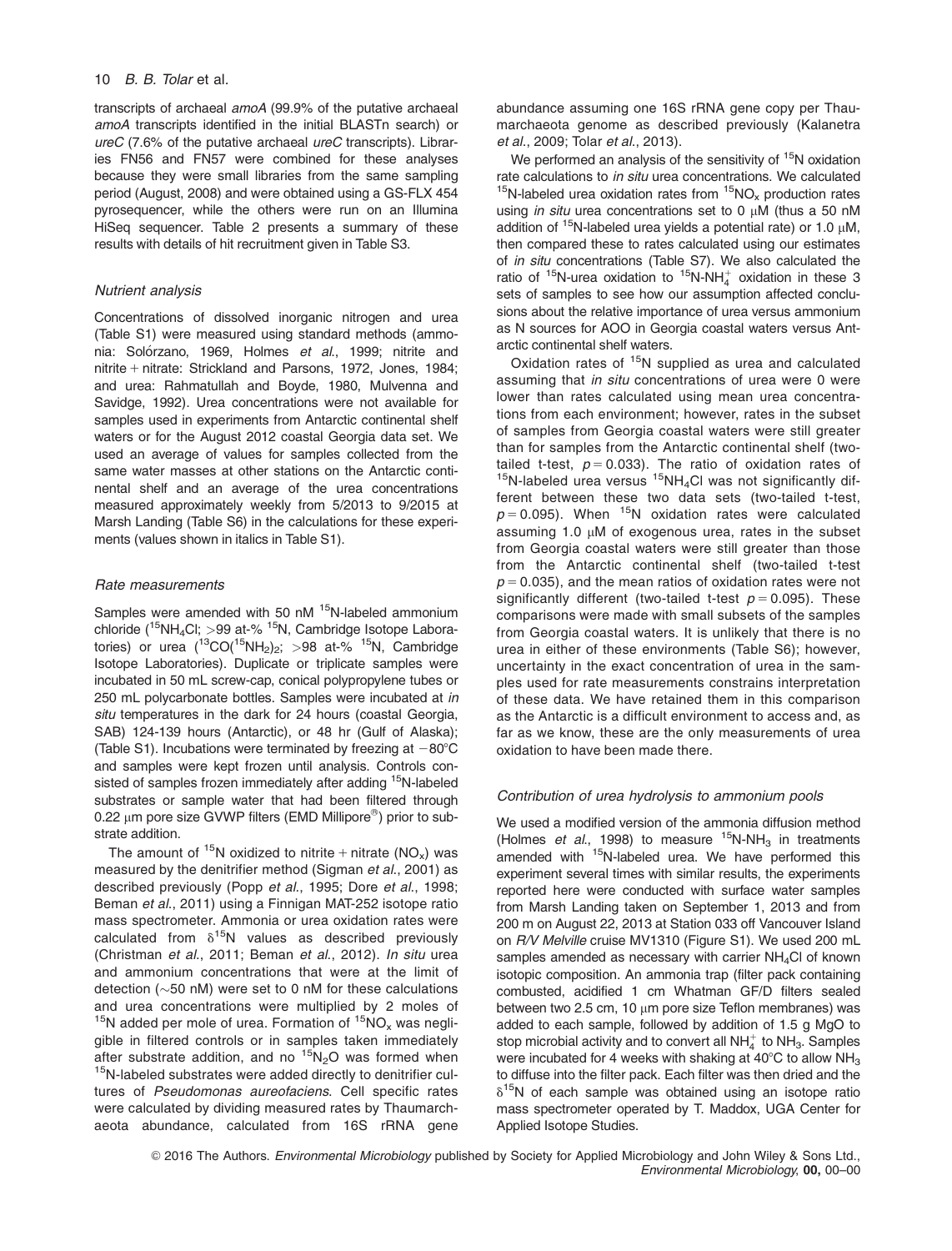We examined the interaction between extracellular ammonium and urea in a competition experiment. Competitor (final concentrations = 6  $\mu$ M ammonium or 11  $\mu$ M urea) and substrate (50 nM of <sup>15</sup>N-labeled ammonium or urea) were mixed together in sets of 4 tubes per treatment, then 50 mL of sample was added to each tube. One tube from each treatment was immediately frozen at  $-80^{\circ}$ C as a control. The remaining tubes (triplicates per treatment) were incubated for 13.5 hours at the in situ temperature (30°C) before being frozen at  $-80^{\circ}$ C. Concentrations of ammonium and urea in unamended controls were 2.99 and 3.02  $\mu$ M, respectively, at the beginning of the experiment.

#### Acknowledgments

We would like to thank the captains and crews of the R/V Savannah (SAV-11-10 and SAV-11-30), the R/V Melville (MV1310) and the ARSV Laurence M. Gould (LMG11-01), and the staff at the UGA Marine Institute on Sapelo Island for their roles in the sampling programs that led to these experiments. We would also like to thank PAL-LTER personnel and the project PI H. Ducklow (funded by NSF ANT 08-23101), as well as support staff from Raytheon Polar services for their assistance on cruise LMG 11-01. We thank D. Hansell and W. Miller for the ability to participate in MV1310 (funded by NSF OCE 11-53930 and OCE 12-34388). We would like to thank L. Aluwihare, L. Powers, F. Cao and Q. Liu for assistance in the field; C. Ka'apu-Lyons, A. Bratcher and E. Malagón for assistance with sample analysis; and S. Sharma for re-BLASTing the SIMO metatranscriptomes for us. Finally, this manuscript benefited greatly from constructive comments by reviewers of earlier versions and we would like to thank them for their contribution to it. This work was funded by grants from the U.S. National Science Foundation: ANT 08-38996, OCE 06-20959 and OCE 10-29742 (J.T.H.); and OCE 11-29260 (B.N.P.). This is UGAMI Contribution 1049 and SOEST contribution 9663.

## Author contributions

B.B.T. and J.T.H. planned and performed experiments, analyzed the data and wrote the paper. N.J.W. and B.N.P. provided training and equipment for rate measurements, performed <sup>15</sup>N analyses (with B.B.T.), and assisted with isotopic calculations.

#### Conflict of interest statement

The authors declare no competing financial interests.

## **References**

- Alonso-Sáez, L., Andersson, A., Heinrich, F., and Bertilsson, S. (2011) High archaeal diversity in Antarctic circumpolar deep waters. Environment Microbiol Rep 3:689-697.
- Alonso-Sáez, L., Waller, A.S., Mende, D.R., Bakker, K., Farnelid, H., Yager, P.L., et al. (2012) Role for urea in nitrification by polar marine Archaea. Proc Natl Acad Sci 109: 17989–17994.
- Bano, N. and Hollibaugh, J.T. (2000) Diversity and distribution of DNA sequences with affinity to ammonia-oxidizing bacteria of the ß-subdivision of the Class Proteobacteria in the Arctic Ocean. Appl Environment Microbiol 66: 1960–1969.
- Bayer, B., Vojvoda, J., Offre, P., Alves, R.J.E., Elisabeth, N.H., Garcia, J.A.L., et al. (2016) Physiological and genomic characterization of two novel marine thaumarchaeal strains indicates niche differentiation. ISME J 1–13. Online early:
- Beman, J.M., Popp, B.N., and Francis, C.A. (2008) Molecular and biogeochemical evidence for ammonia oxidation by marine Crenarchaeota in the Gulf of California. ISME J 2: 429–441.
- Beman, J.M., Popp, B.N., and Alford, S.E. (2012) Quantification of ammonia oxidation rates and ammonia-oxidizing archaea and bacteria at high resolution in the Gulf of California and eastern tropical North Pacific Ocean. Limnol Oceanography 57:711–726.
- Beman, J.M., Chow, C.E., King, A.L., Feng, Y., Fuhrman, J.A., Andersson, A., et al. (2011) Global declines in oceanic nitrification rates as a consequence of ocean acidification. Proc Natl Acad Sci USA 108:208–213.
- Bouskill, N.J., Eveillard, D., Chien, D., Jayakumar, A., and Ward, B.B. (2012) Environmental factors determining ammonia-oxidizing organism distribution and diversity in marine environments. Environment Microbiol 14:714–729.
- Burton, S.A.Q., and Prosser, J.I. (2001) Autotrophic ammonia oxidation at low pH through urea hydrolysis. Appl Environment Microbiol 67:2952–2957.
- Cai, W.J., Hu, X., Huang, W.J., Murrell, M.C., Lehrter, J.C., Lohrenz, S.E., et al. (2011) Acidification of subsurface coastal waters enhanced by eutrophication. Nat Geosci 4: 766–770.
- Capone, D.G., Bronk, D.A., Mulholland, M.R., and Carpenter, E.J. (2008) Nitrogen in the Marine Environment. Burlington, MA: Academic Press.
- Christman, G.D., Cottrell, M.T., Popp, B.N., Gier, E., and Kirchman, D.L. (2011) Abundance, diversity, and activity of ammonia-oxidizing prokaryotes in the coastal Arctic Ocean in summer and winter. Appl Environment Microbiol 77: 2026–2034.
- Dore, J.E., Popp, B.N., Karl, D.M., and Sansone, F.J. (1998) A large source of atmospheric nitrous oxide from subtropical North Pacific surface waters. Nature 396:63–66.
- Ferrari, V.C., and Hollibaugh, J.T. (1999) Distribution of microbial assemblages in the central Arctic Ocean basin studied by PCR/DGGE: Analysis of a large data set. Hydrobiologia 401:55–68.
- Galand, P.E., Casamayor, E.O., Kirchman, D.L., Potvin, M., and Lovejoy, C. (2009) Unique archaeal assemblages in the Arctic Ocean unveiled by massively parallel tag Sequencing. isme J 3:860–869.
- Gifford, S.M., Sharma, S., Rinta-Kanto, J.M., and Moran, M.A. (2011) Quantitative analysis of a deeply sequenced marine microbial metatranscriptome. ISME J 5:461–472.
- Gifford, S.M., Sharma, S., Booth, M., and Moran, M.A. (2013) Expression patterns reveal niche diversification in a marine microbial assemblage. ISME J7:281-298.
- Gubry-Rangin, C., Nicol, G.W., and Prosser, J.I. (2010) Archaea rather than bacteria control nitrification in two agricultural acidic soils. FEMS Microbiol Ecol 74:566–574.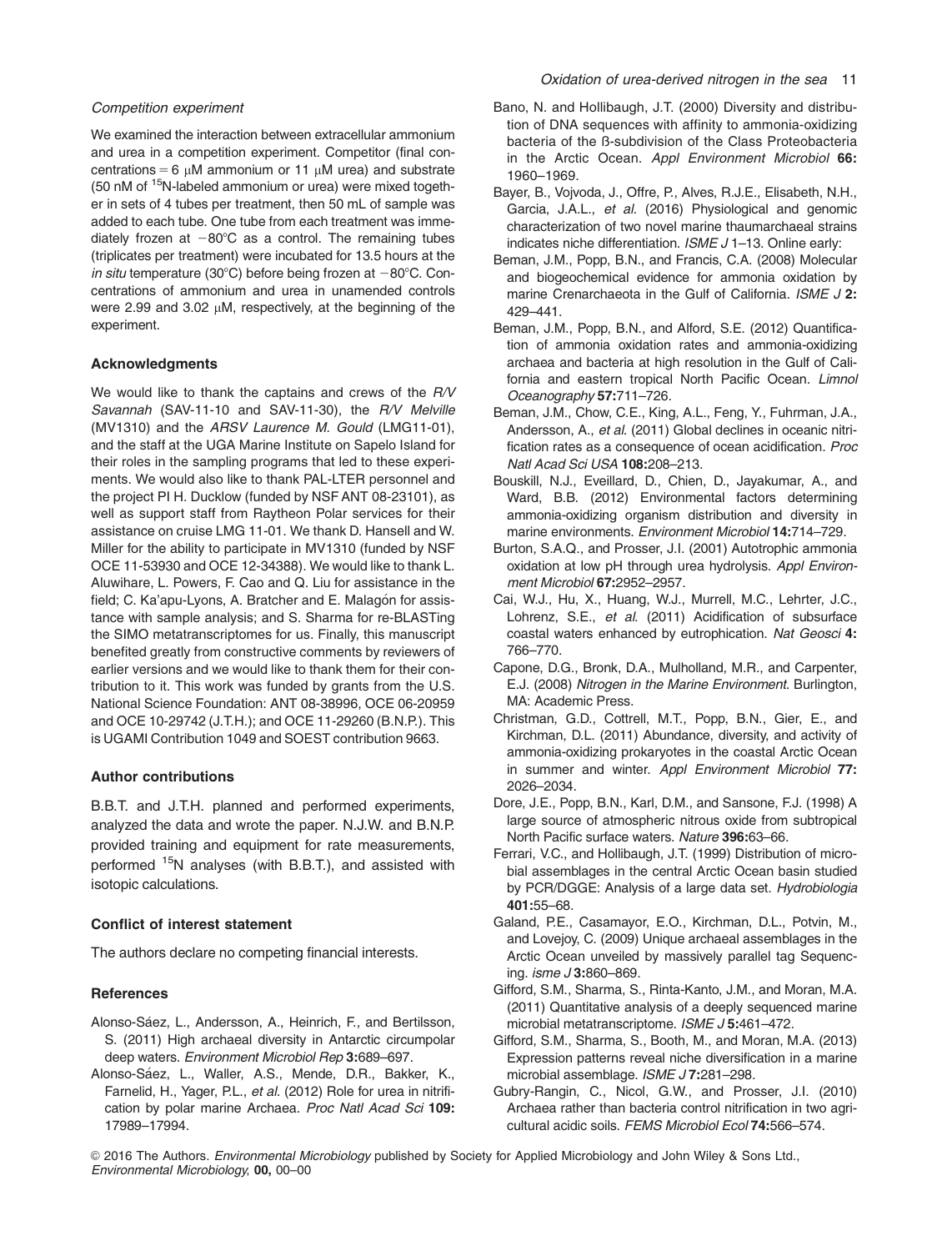#### 12 B. B. Tolar et al.

- Hallam, S.J., Konstantinidis, K.T., Putnam, N., Schleper, C., Watanabe, Y.I., Sugahara, J., et al. (2006) Genomic analysis of the uncultivated marine crenarchaeote Cenarchaeum symbiosum. Proc Natl Acad Sci USA 103:18296–18301.
- Hollibaugh, J.T., Gifford, S., Bano, N., Sharma, S., and Moran, M.A. (2011) Metatranscriptomic analysis of ammonia-oxidizing organisms in an estuarine bacterioplankton assemblage. ISME J 5:866–878.
- Hollibaugh, J.T., Gifford, S.M., Moran, M.A., Ross, M.J., Sharma, S., and Tolar, B.B. (2014) Seasonal variation in the metratranscriptomes of a Thaumarchaeota population from SE USA coastal waters. ISME J 8:685-698.
- Holmes, R.M., McClelland, J.W., Sigman, D.M., Fry, B., and Peterson, B.J. (1998) Measuring  $15N-NH_4^+$  in marine, estuarine and fresh waters: An adaptation of the ammonia diffusion method for samples with low ammonium concentrations. Marine Chem 60:235–243.
- Holmes, R.M., Aminot, A., Kerouel, R., Hooker, B.A., and Peterson, B.J. (1999) A simple and precise method for measuring ammonium in marine and freshwater ecosystems. Can J Fisheries Aquatic Sci 56:1801-1808.
- Jones, M.N. (1984) Nitrate reduction by shaking with cadmium: Alternative to cadmium columns. Water Res 18: 643–646.
- Kalanetra, K.M., Bano, N., and Hollibaugh, J.T. (2009) Ammonia-oxidizing Archaea in the Arctic Ocean and Antarctic coastal waters. Environment Microbiol 11:2434–2445.
- Koch, H., Lücker, S., Albertsen, M., Kitzinger, K., Herbold, C., Spieck, E., et al. (2015) Expanded metabolic versatility of ubiquitous nitrite-oxidizing bacteria from the genus Nitrospira. Proc Natl Acad Sci USA 112:11371–11376.
- Konneke, M., Bernhard, A.E., de la Torre, J.R., Walker, C.B., Waterbury, J.B., and Stahl, D.A. (2005) Isolation of an autotrophic ammonia-oxidizing marine archaeon. Nature 437: 543–546.
- Lehtovirta-Morley, L.E., Stoecker, K., Vilcinskas, A., Prosser, J.I., and Nicol, G.W. (2011) Cultivation of an obligate acidophilic ammonia oxidizer from a nitrifying acid soil. Proc Natl Acad Sci USA 108:15892–15897.
- Lu, L., Han, W., Zhang, J., Wu, Y., Wang, B., Lin, X., et al. (2012) Nitrification of archaeal ammonia oxidizers in acid soils is supported by hydrolysis of urea. *ISME J* 6:1978–1984.
- Martens-Habbena, W., Berube, P.M., Urakawa, H., de la Torre, J.R., and Stahl, D.A. (2009) Ammonia oxidation kinetics determine niche separation of nitrifying Archaea and Bacteria. Nature 461:976–979.
- McNeil, B.I. and Matear, R.J. (2008) Southern Ocean acidification: A tipping point at 450-ppm atmospheric CO2. Proc Natl Acad Sci USA 105:18860–18864.
- Mincer, T.J., Church, M.J., Taylor, L.T., Preston, C., Karl, D.M., and DeLong, E.F. (2007) Quantitative distribution of presumptive archaeal and bacterial nitrifiers in Monterey Bay and the North Pacific Subtropical Gyre. Environment Microbiol 9:1162–1175.
- Mobley, H.L., Island, M.D., and Hausinger, R.P. (1995) Molecular biology of microbial ureases. Microbiol Rev 59:451–480.
- Mobley, H.L.T., and Hausinger, R.P. (1989) Microbial ureases: significance, regulation, and molecular characterization. Microbiol Rev 53:85–108.
- Mulvenna, P.F., and Savidge, G. (1992) A modified manual method for the determination of urea in seawater using

diacetylmonoxime reagent. Estuarine, Coastal Shelf Sci 34: 429–438.

- Nicol, G.W., Leininger, S., Schleper, C., and Prosser, J.I. (2008) The influence of soil pH on the diversity, abundance and transcriptional activity of ammonia oxidizing archaea and bacteria. Environment Microbiol 10:2966–2978.
- Pommerening-Röser, A., and Koops, H.P. (2005) Environmental pH as an important factor for the distribution of urease positive ammonia-oxidizing bacteria. Microbiol Res 160: 27–35.
- Popp, B.N., Sansone, F.J., Rust, T.M., and Merritt, D.A. (1995) Determination of concentration and carbon isotopic composition of dissolved methane in sediments and nearshore waters. Anal Chem 67:405-411.
- Prosser, J.I., and Nicol, G.W. (2008) Relative contributions of archaea and bacteria to aerobic ammonia oxidation in the environment. Environment Microbiol 10:2931–2941.
- Qin, W., Amin, S.A., Martens-Habbena, W., Walker, C.B., Urakawa, H., Devol, A.H., et al. (2014) Marine ammoniaoxidizing archaeal isolates display obligate mixotrophy and wide ecotypic variation. Proc Natl Acad Sci USA 111: 12504–12509.
- Rahmatullah, M., and Boyde, T.R.C. (1980) Improvements in the determination of urea using diacetyl monoxime; methods with and without deproteinisation. Clinica Chimica Acta 107:3–9.
- Robbins, L.L., Wynn, J.G., Lisle, J.T., Yates, K.K., Knorr, P.O., Byrne, R.H., et al. (2013) Baseline monitoring of the western Arctic Ocean estimates 20% of Canadian Basin surface waters are undersaturated with respect to aragonite. PLoS ONE 8:e73796.
- Santoro, A.E., Casciotti, K.L., and Francis, C.A. (2010) Activity, abundance and diversity of nitrifying archaea and bacteria in the central California Current. Environment Microbiol 12:1989–2006.
- Seibert, C.M., and Raushel, F.M. (2005) Structural and catalytic diversity within the amidohydrolase superfamily. Biochemistry 44:6383–6391.
- Shiozaki, T., Ijichi, M., Isobe, K., Hashihama, F., Nakamura, K.I., Ehama, M., et al. (2016) Nitrification and its influence on biogeochemical cycles from the equatorial Pacific to the Arctic Ocean. ISME J [Epub ahead of print]. doi: 10.1038/ ismej.2016.18.
- Sigman, D.M., Casciotti, K.L., Andreani, M., Barford, C., Galanter, M., and Bohlke, J.K. (2001) A bacterial method for the nitrogen isotopic analysis of nitrate in seawater and freshwater. Analytical Chemistry 73: 4145–4153.
- Solomon, C.M., Collier, J.L., Berg, G.M., and Glibert, P.M. (2010) Role of urea in microbial metabolism in aquatic systems: a biochemical and molecular review. Aquatic Microbial Ecology 59: 67–88.
- Solórzano, L. (1969) Determination of ammonia in natural waters by the phenol hypochlorite method. Limnology and Oceanography 14: 799–801.
- Strickland, J.D.H. and Parsons, T.R. (1972) A Practical Handbook of Seawater Analysis. Second Edition Ottawa: Fisheries Research Board of Canada.
- Suzuki, I., Dular, U., and Kwok, S.C. (1974) Ammonia or ammonium ion as substrate for oxidation by Nitrosomonas europaea cells and extracts. Journal of Bacteriology 120: 556–558.
- © 2016 The Authors. Environmental Microbiology published by Society for Applied Microbiology and John Wiley & Sons Ltd., Environmental Microbiology, 00, 00–00